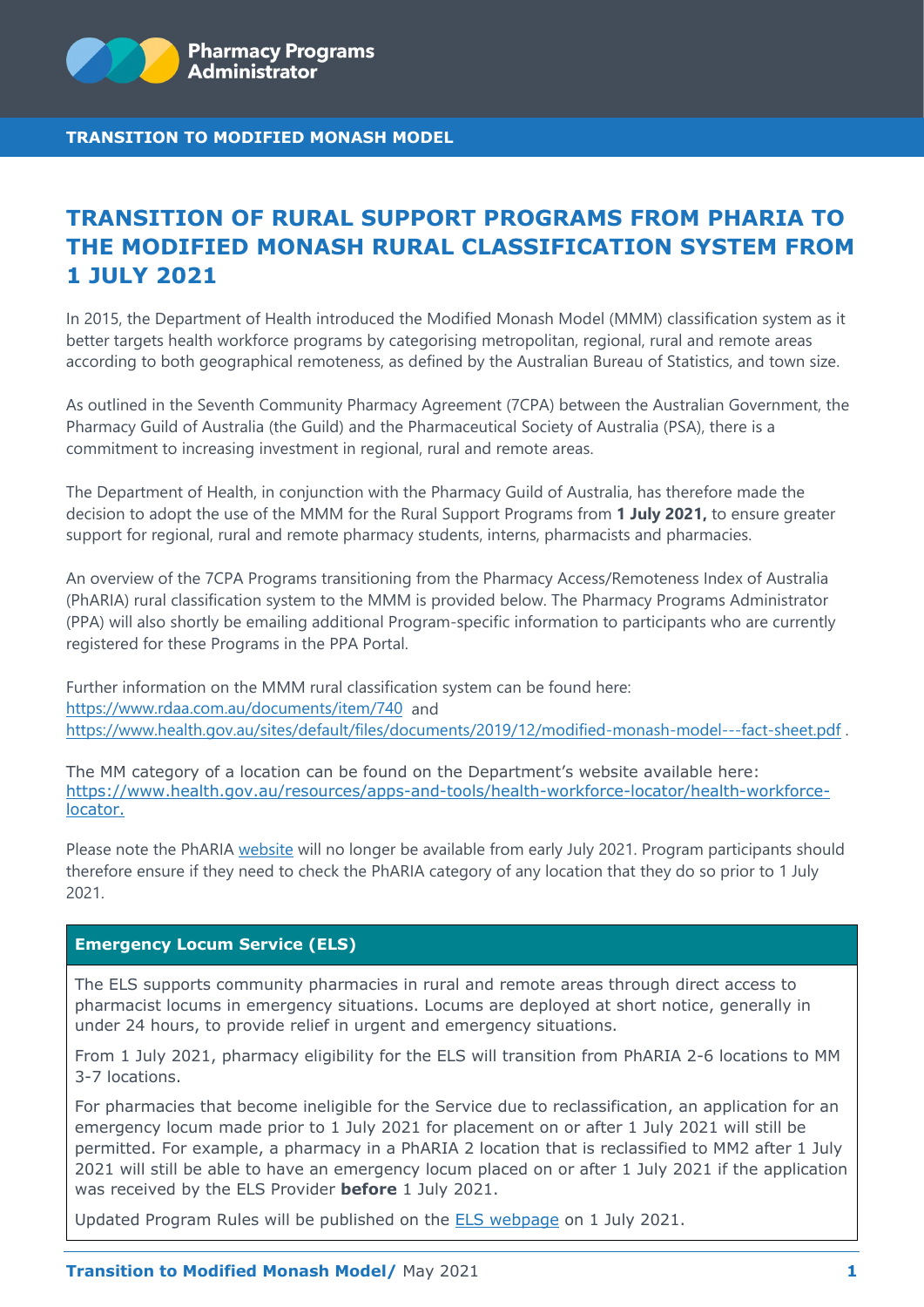

## **Intern Incentive Allowance for Rural Pharmacies (IIARP) and Extension Program (IIARP-EP)**

The IIARP and the IIARP-Extension Programs aim to improve the rural and remote workforce by providing incentive payments to pharmacy owners or eligible hospital authorities offering a placement for an intern pharmacist or newly registered pharmacist in a rural or remote pharmacy.

From 1 July 2021, IIARP eligible locations will transition from PhARIA 2-6 to MM 3-7, and locations eligible for IIARP-EP will transition from PhARIA 4-6 to MM 5-7.

Program Registrations and Applications received up until 30 June 2021 will continue to be assessed against the current PhARIA classification system.

All pharmacies currently registered in the PPA Portal for IIARP and/or IIARP-EP will receive an email with further information on what this change means for them.

Additional FAQs regarding the MMM are now available on the [IIARP webpage.](https://www.ppaonline.com.au/programs/rural-support-programs/intern-incentive-allowance-for-rural-pharmacies) Updated Program Rules for IIARP and IIARP-EP will be published once the transition takes effect on 1 July 2021.

#### **Home Medicines Review – Rural Loading Allowance (HMR-RLA)**

The HMR-RLA aims to facilitate access to HMR services for patients who live in rural or remote areas. The Allowance funds up to \$125 (GST exclusive) to contribute towards the travel costs incurred by the Pharmacist travelling to the patient's home.

From 1 July 2021, eligible patient home locations for the HMR-RLA will transition from PhARIA 2-6 to MM 3-7 locations.

HMR initial services and/or Follow-Up services undertaken until 30 June 2021 will be assessed against the current PhARIA classification system, noting that the HMR-RLA claim assessment will be based on patient interview date, not claim submission date.

Updated Program Rules and additional FAQs regarding the MMM change will be published on the [HMR webpage](https://www.ppaonline.com.au/programs/medication-management-programs/home-medicines-review) on 1 July 2021.

#### **Rural Continuing Professional Education (CPE) Allowance**

The CPE Allowance assists pharmacists from rural and remote areas to access Continuing Professional Development (CPD) activities by providing financial support for travel and accommodation. The CPE Allowance also provides funding for professional educators to travel to a rural or remote location to deliver CPD activities to a group of practising pharmacists.

From 1 July 2021, pharmacists working and residing in MM categories 3 to 7, and professional educators who travel to MM 3 to 7 locations to deliver approved CPE activities, will be eligible to participate in the Rural CPE Allowance. MM categories 1 and 2 are considered highly accessible areas, therefore, work or home addresses located within these categories will no longer meet the eligibility requirements for participation in the Allowance.

All users currently registered in the PPA Portal for the CPE Allowance will receive an email with further information about what this change means for them.

Updated Program Rules and additional FAQs regarding the MMM change will be published on the [CPE webpage](https://www.ppaonline.com.au/programs/rural-support-programs/continuing-professional-education-allowance) on 1 July 2021.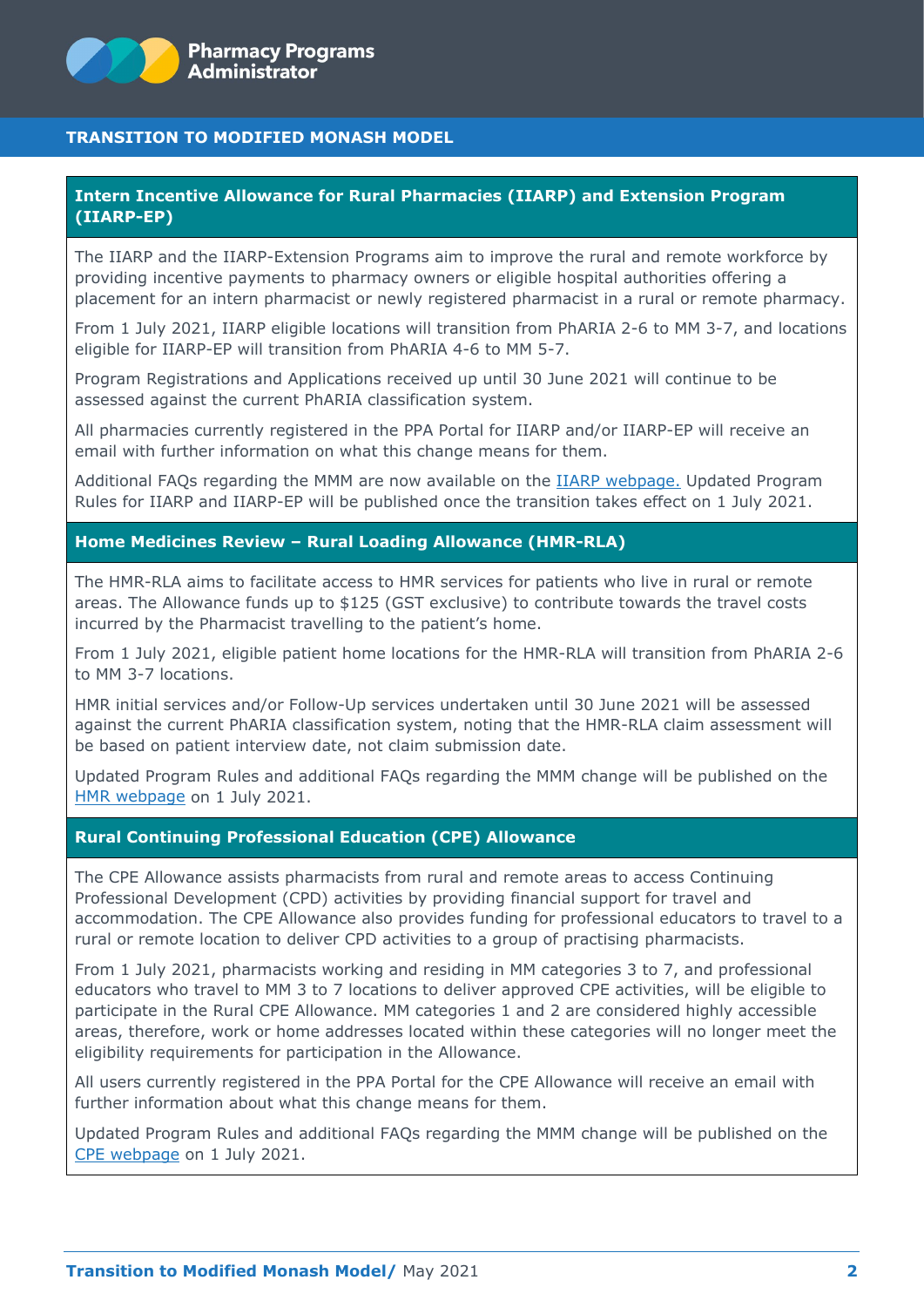

#### **Rural Intern Training Allowance (RITA)**

The RITA assists intern pharmacists practicing in rural and remote areas to access compulsory training activities required as part of their Intern Training Program by providing financial support for travel and accommodation.

From 1 July 2021, intern pharmacists working and residing in MM categories 3 to 7 will be eligible to participate in the RITA. MM categories 1 and 2 are considered highly accessible areas, therefore, work or home addresses located within these categories will no longer meet the eligibility requirements for participation in the Allowance.

All intern pharmacists currently registered in the PPA Portal for the Allowance will receive an email with further information about what this change means for them.

Updated Program Rules and additional FAQs regarding the MMM change will be published on the [RITA webpage](https://www.ppaonline.com.au/programs/rural-support-programs/rural-intern-training-allowance) on 1 July 2021.

## **Rural Pharmacy Student Placement Allowance and Administrative Support to Pharmacy Schools Scheme**

The Rural Pharmacy Student Placement Allowance Program provides financial support to Australian universities to assist with students' travel and accommodation costs for participating in placements in rural and remote areas.

From 1 July 2021, eligible rural placement locations will transition from PhARIA 2-6 to MM 3-7 locations.

Placements with a start date on or after 1 July 2021, must take place in a MM 3 – 7 location for the student to be eligible to receive the Placement Allowance.

Updated Program Rules and additional details regarding the MMM change will be available on the [Rural Pharmacy Student Placement Allowance webpage](https://www.ppaonline.com.au/programs/rural-support-programs/rural-pharmacy-student-placement-and-administrative-support) on 1 July 2021.

## **Scholarship and Mentor Programs**

#### *Scholarship Programs*

The Scholarship Programs aim to encourage Aboriginal and Torres Strait Islander students and students from rural and remote communities to undertake undergraduate or postgraduate studies in pharmacy at an Australian university.

The Aboriginal and Torres Strait Islander Pharmacy Scholarship Scheme (ATSIPSS) and Rural Pharmacy Scholarship Scheme (RPSS) will continue under the PhARIA rural classification system for the remainder of the 2021 academic year.

Further correspondence regarding how the transition to the MMM may impact the Scholarship Programs will be distributed to individual scholarship holders shortly.

#### *Rural Pharmacy Scholarship Mentor Scheme (RPSMS)*

The RPSMS aims to encourage and support Aboriginal and Torres Strait Islander scholars and scholars from rural and remote locations to undertake undergraduate and graduate studies in pharmacy at an Australian university, by providing guidance and support from a practising rural Pharmacist Mentor during each year of their pharmacy studies.